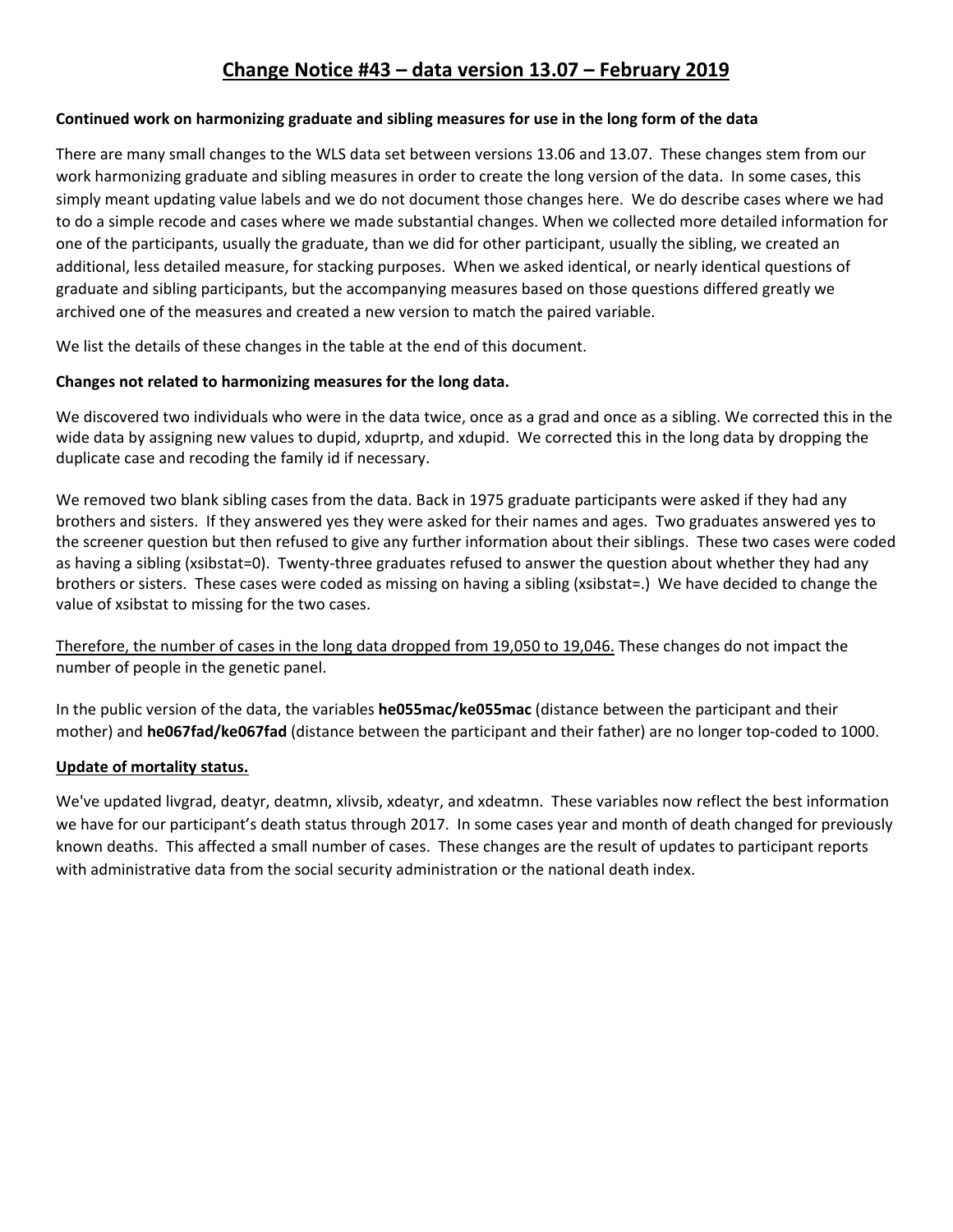| Recodes of data to harmonize values |                                                                                                                |                                                                             |  |  |  |
|-------------------------------------|----------------------------------------------------------------------------------------------------------------|-----------------------------------------------------------------------------|--|--|--|
| Variable name                       | Variable label                                                                                                 | Description of change                                                       |  |  |  |
| sa027re                             | Is this sibling a parent of a child with a disablity as<br>determined by Selzer and Greenberg?                 | Changed -3 to 9 "Not in Sample"                                             |  |  |  |
| dxmp05re                            | Please specify which joint was replaced                                                                        | Changed -6 to -18 "Could not Code"                                          |  |  |  |
| sj002sk                             | Highest grade or year of regular school that selected<br>child ever attended                                   | 94 now 35 "Attended special school"<br>92 now 32 "High School Equivalency - |  |  |  |
| re058mac                            | During the past 12 months, how often did you have<br>contact with your mother, either in person, by letter, or | Added 996 "Parent Lives with R"                                             |  |  |  |
| sc037spd                            | Number of marriages current spouse ever had before.                                                            | Added 0 "Never Married"                                                     |  |  |  |
| mz019re                             | What is the first club/organization you are involved with<br>other than                                        | Changed 11 to 0 "None"                                                      |  |  |  |
| mz021re                             | What is the second club/organization you are involved<br>with other than                                       | Changed 11 to 0 "None"                                                      |  |  |  |
| gs328re                             | Who is covered by this first privately purchased health<br>insurance plan?                                     | Changed 5 to 4 "Volunteered Other"                                          |  |  |  |

| New harmonized versions of retained measures |                              |                                                                        |  |  |
|----------------------------------------------|------------------------------|------------------------------------------------------------------------|--|--|
| Retained                                     | <b>New Stackable Version</b> | Variable Label                                                         |  |  |
| rc003re                                      | rc503re                      | Number of marriages, topcoded at 5                                     |  |  |
| re002XX                                      | re502XX                      | Living arrangement of the XX household member, collapsed.              |  |  |
| se002XX                                      | se502XX                      | Living arrangement of the XX household member, collapsed               |  |  |
| ro002pa                                      | ro502pa                      | Marital and death status of the respondent's parents                   |  |  |
| stat92p                                      | hhstat92p                    | Outcome of 1992-1993 primary respondent phone interview,<br>harmonized |  |  |
| stat92m                                      | hhstat92m                    | Outcome of 1992-1993 primary respondent mail interview, harmonized     |  |  |
| stat75                                       | hhstat75                     | 1975 Status Code, harmonized                                           |  |  |
| xstat77                                      | hxstat77                     | 1977 Sib-Respondent's Status Code, harmonized                          |  |  |
| xstat93p                                     | hxstat93p                    | Outcome of 1993-1994 sibling telephone interview, harmonized           |  |  |
| xstat93m                                     | hxstat93m                    | Outcome of 1993-1994 sibling mail interview, harmonized                |  |  |